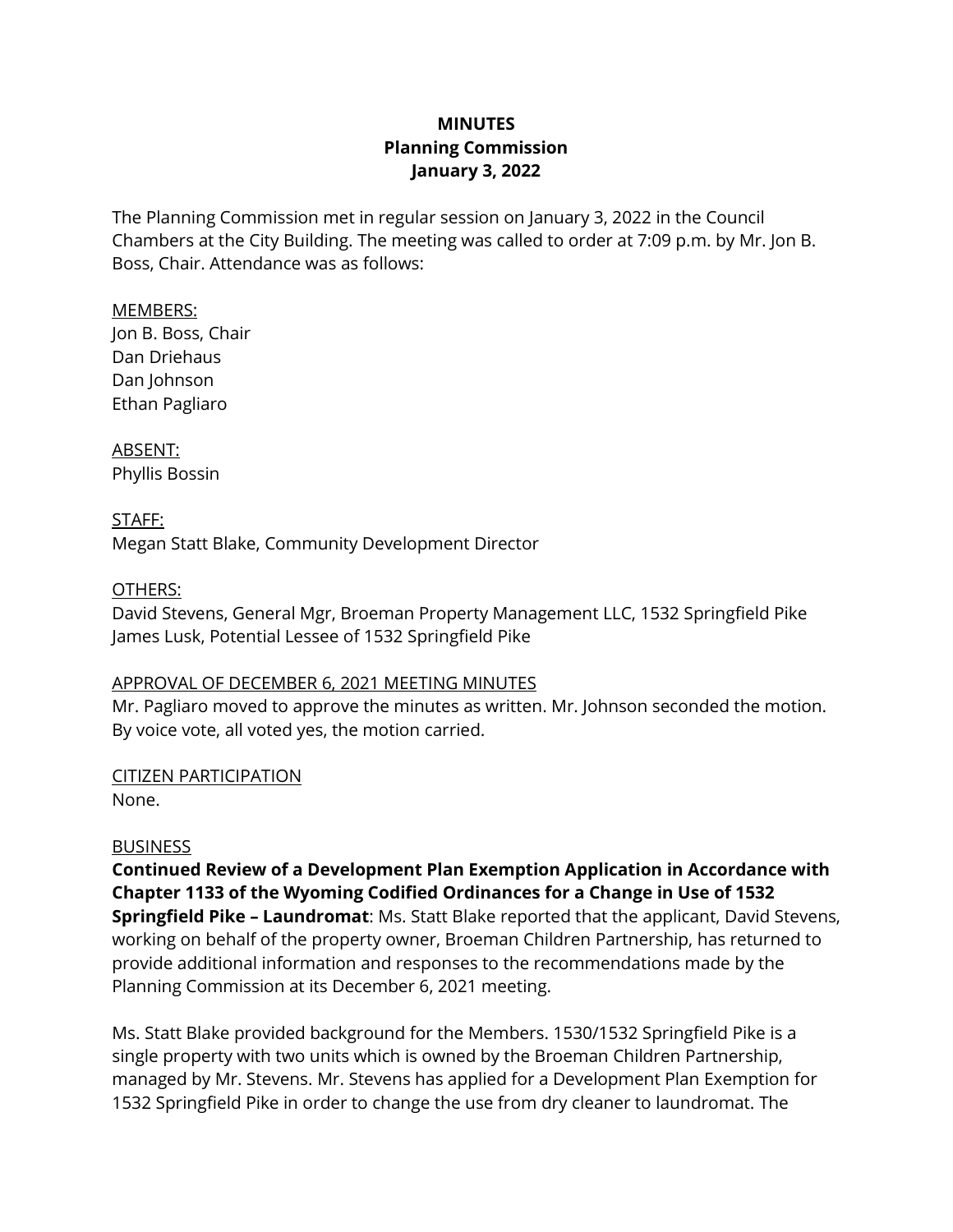tenant space at 1530 is currently, and will remain, Wyoming Food Mart. The tenant space at 1532 was most recently used as Choi's Dry Cleaners and has been vacant since approximately October 1, 2020.

The following is a summary of Mr. Steven's verbal presentation and discussion by Members.

Site Plan:

- The proposed landscape buffer has been modified to close the cut-through between 1532 Springfield Pike and Valley Self Storage. The proposed landscaping buffer area has been increased from what was initially proposed and one additional tree and bushes are provided in the landscape buffer. Staff noted that it appears that the remaining bushes and ground cover have been reduced.
- An ADA accessible parking space has been provided as requested.
- The applicant has confirmed that on-site parking is sufficient and there will be no need to park on the side street (North Avenue).
- Site parking appears to be sufficient to accommodate the Food Mart and the laundromat. Ms. Statt Blake explained that the Zoning Code indicates how many parking spaces are required for commercial businesses and it is based on the square footage of the interior floor space. It was clarified by the applicant that the interior floor space of the building is 2,200 square feet and that there are currently 15 parking spaces on the property. Per Code, 21 spaces are required for this property. It was suggested at the last meeting that the parking requirements could be relaxed given the amount of site improvements the applicant is willing to finance.
- From the City staff perspective, it is less concerning for the property to be under the minimum parking space requirement than lacking visual site improvements. Adding a buffer between the public sidewalk and other proposed improvements of the property is more of a concern.
- Ms. Statt Blake commented that having three site entrances is not an ideal configuration and presents turning conflicts on Springfield Pike from both Bonham Road and North Avenue, as well as neighboring businesses. It is suggested that the most northern curb cut/entrance on the site be removed. It was also suggested that the landscape buffer could then be extended to the existing landscape buffer area that contains the pole sign. This proposal could provide additional parallel parking spaces for both businesses.
- Mr. Johnson noted that the applicant stated that parking is sufficient and there will not be parking on the side street. He asked how this statement can be verified. Mr. Lusk, prospective lessee, explained that in a regular laundromat establishment, many people that wash their clothes and leave the site for an hour or so before returning to move them to the dryers. It would be considered crowded if there were six people in the facility at one time. The busiest days in a laundromat are on Mondays, Fridays, and the weekends. The proposed laundromat is not large and will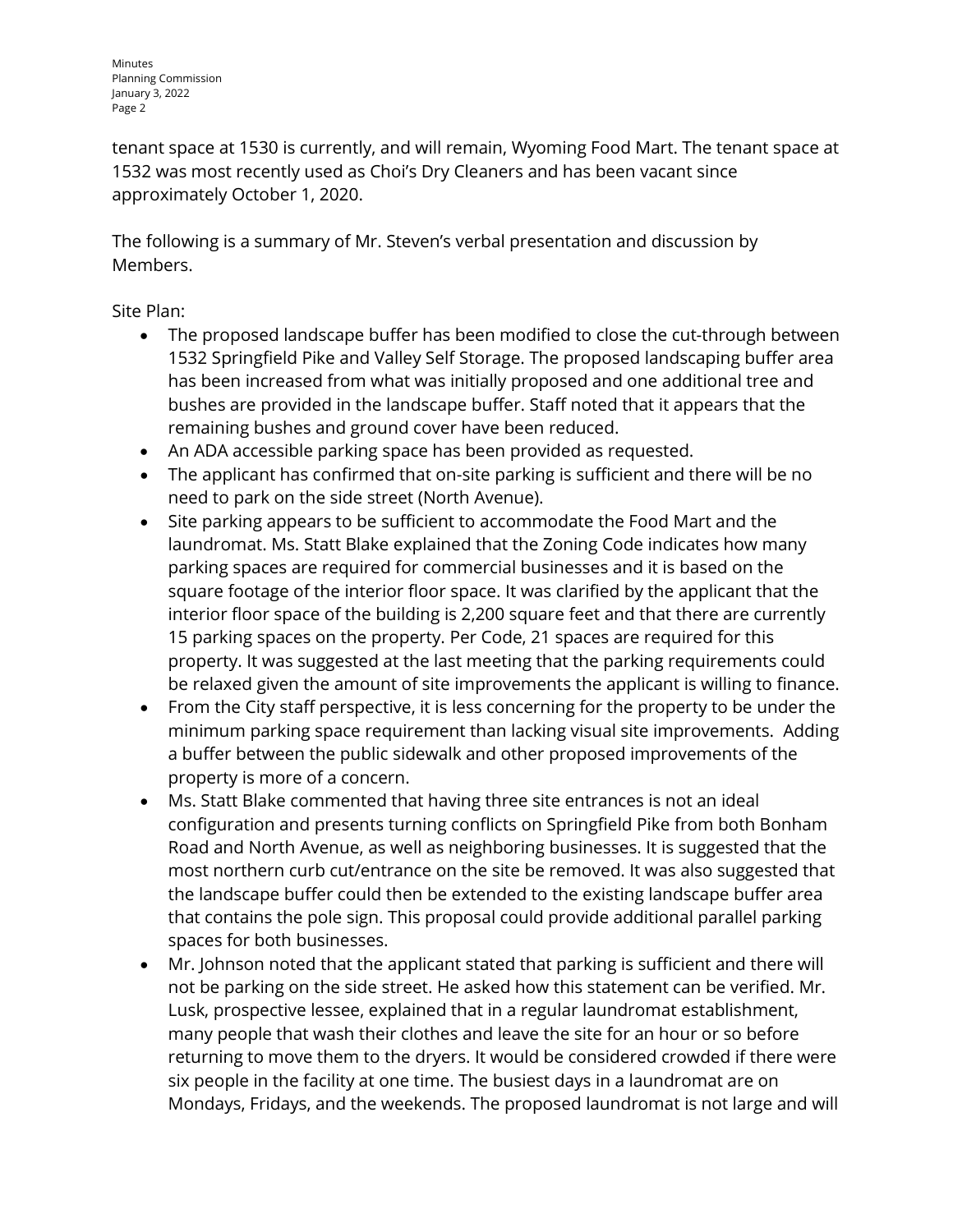not be able to handle large crowds. Mr. Lusk stated that if he has eight parking spaces he believes that this is sufficient.

- Mr. Johnson stated that he believes that if there are not enough parking spaces available to accommodate both businesses it would be a mistake on the Members' part. He expressed concern with allowing something that will create a traffic jam where one did not exist before. It is in the best interest of the City that its commercial businesses do not flow out onto the residential streets. Mr. Johnson added that he felt that the applicant should meet the parking requirements as close as possible even if that involved not holding the applicant to other requirements of the Code. Staff can evaluate whether the plantings in the landscaping berm(s) are sufficient and are held to the standards. Mr. Johnson stated that regardless of the types of businesses that occupy space in this building, there should be enough onsite parking spaces to accommodate the customers.
- Mr. Lusk commented that business owners can park elsewhere or behind the building so long as the dumpster is not blocked, which is emptied once a week. He added that the owner of the Food Mart parks in the space where the proposed handicap parking space will be created. Mr. Stevens added that the average Food Mart customer is in the business for two minutes but the number of people in the store can fluctuate. He has witnessed as many as nine cars in the parking lot. Mr. Stevens stated that he has no concerns about the parking situation.
- Mr. Pagliaro stated that from a Fire Department standpoint, the removal of the northern most driveway apron and expansion of the landscaping berm should not create a safety concern.
- Discussion was held regarding the existing power pole and transformer on the site and whether it can be removed, which could reduce the size of the landscaping buffer and provide sufficient space for cars to back out of parking spaces in front of the building without hitting any parallel parked cars. Mr. Stevens expressed concern that creating a curbed area for landscaping is expensive, especially if all of the asphalt underneath would need to be removed to plant trees. If less trees can be planted, then ground covering in the landscaped berm area can sit on top of the asphalt.
- It was suggested that alternatives to concrete curbing be investigated. It was noted that whatever changes to the site that abut the public sidewalk must be able to be maintained. It was also suggested that if the City and the applicant use the same contractor to do the site work then the costs could be reduced but still be separated among the parties.
- Some conclusions discussed were that the Development Plan Exemption could be approved with the caveat that the applicant work with the administration to find additional landscaping methods in the berms and to bring the required number of parking spaces as close to the requirements as possible.

Business Operation: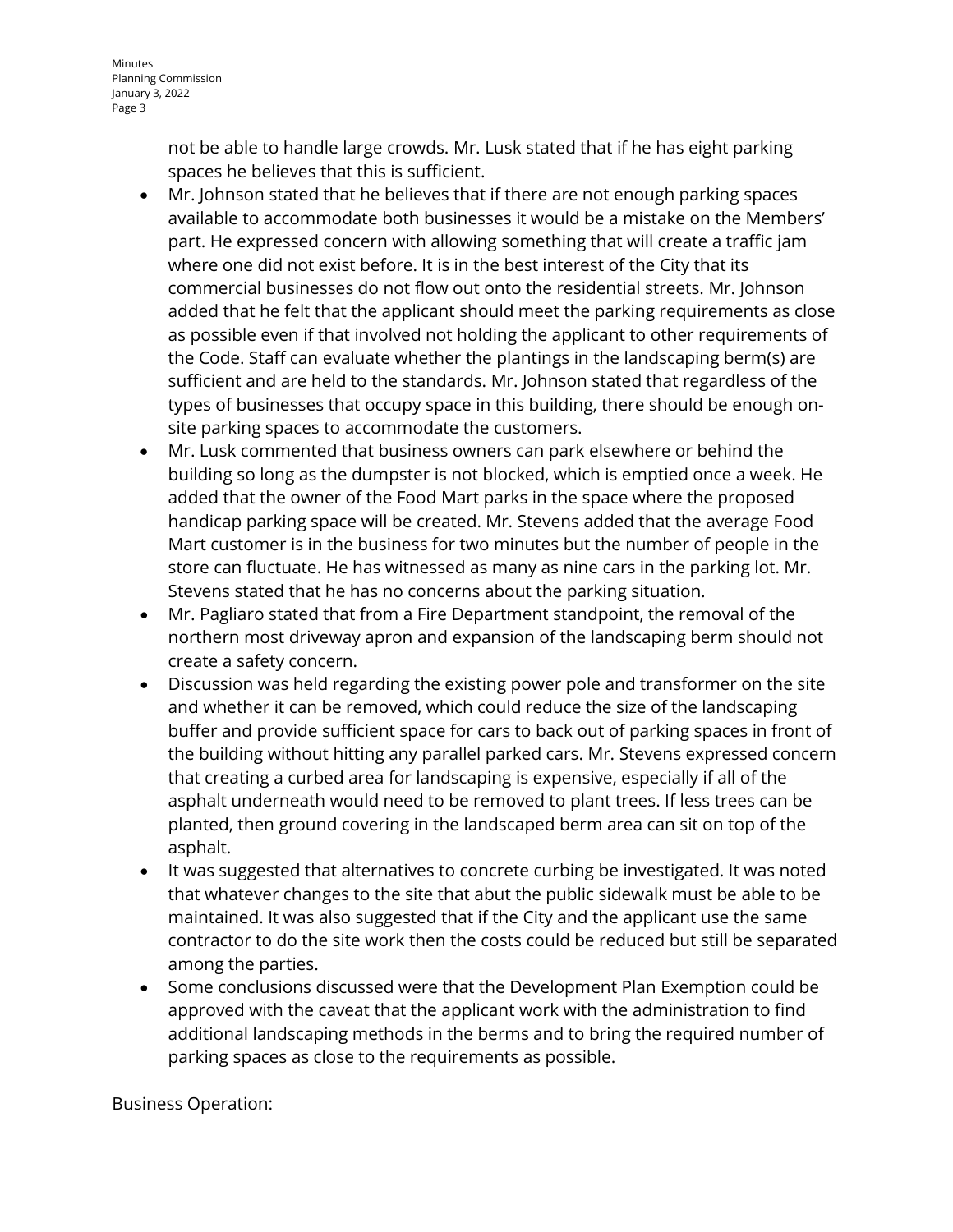Minutes Planning Commission January 3, 2022 Page 4

- The Police Chief and Fire Chief provided feedback on the operation and concerns about the site. Chief Brady had expressed concern with the laundromat being a 24 hour operation and the possibility of theft while removing currency from the site. Ms. Statt Blake reviewed additional concerns that were shared. Clarification was needed on if an employee will be on site during opening and closing, what type of security system or camera system will be planned, and how will it be monitored. The Fire Chief expressed concern about how dryer lint will be maintained and vented. A buildup of dryer lint can easily start a fire. The run on a dryer vent should not be longer than 20 feet before it reaches an outside wall or a roof. It was suggested that a booster fan be installed if the distance is greater than 20 feet. Additionally, the dryer vents can be expelled through the roof.
- Mr. Lusk explained that in his other laundromat location he has a total of nine cameras. He will be on site for the first several weeks at opening and closing in order to get acquainted with regular customers.
- The doors will be set to unlock and lock on timers which are also controlled on Mr. Lusk's cell phone. He stated that at his other laundromat location, which is open 24hours, he has had to call the police for assistance one time in five years. Mr. Lusk stated that he does not anticipate having any issues at the proposed Wyoming location. Additionally, there will be a cleaning crew that will be in the business daily. Mr. Lusk and his step-son will also visit the business once a day.
- Mr. Lusk explained that he is not in favor of having the business open 24 hours. He does not want it open from 5:00 a.m. to midnight because he cannot always be available at these hours but he was required, at the time, to provide an operating timeframe for the business. He would prefer that the laundromat be open at the same time as the Food Mart, or 8:00 a.m. to 10:00 p.m.
- Mr. Lusk explained that the money changing machine and supply machines are emptied on twice a week. The machines are bolted to the floor and recessed into the walls and locked access. The coins are disbursed into the change machine and the cash is taken to the bank. It was unknown when the Food Mart handles its banking/money handling operations.
- Mr. Lusk stated that there will be a restroom in the facility. Some Members expressed concern with this, however it was noted that certain businesses are required to provide a restroom for its patrons. It was noted that the number of washer and dryers proposed for the business as reported by Mr. Stevens at the last meeting were incorrect. Mr. Lusk shared that he plans to have 23 washers and 26 dryers. This provides ample room to provide an area for people to move around and to be able to use the folding tables. The space provides the opportunity to add three additional washers and six additional dryers if the need arises. He commented that he is investing at least \$500,000 on this business including the cosmetic improvements to the interior.
- Mr. Pagliaro stated that when he Googled Mr. Lusk's other laundromat location for reviews, there are many comments from patrons on things such as the floor being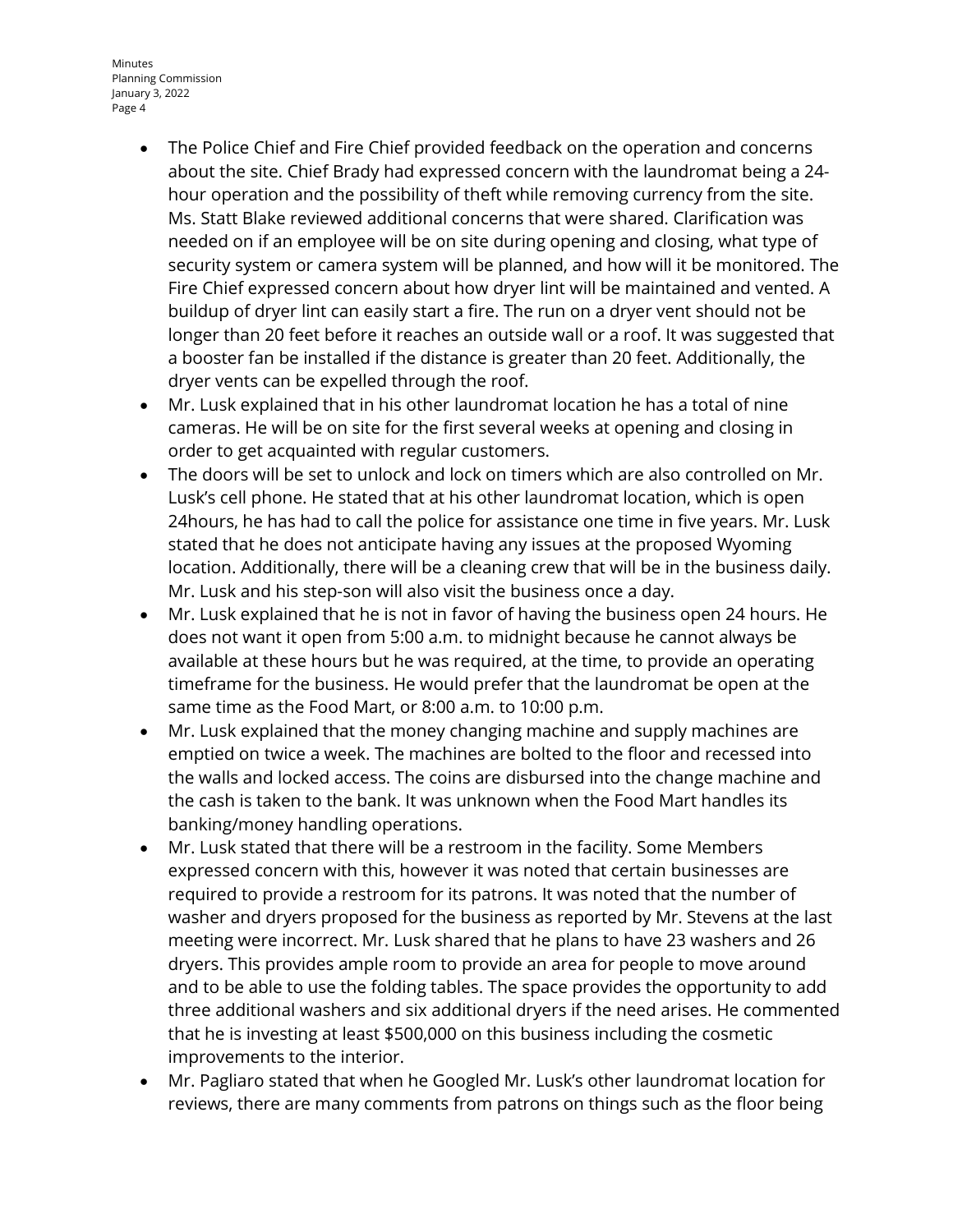dirty and slippery. He asked if there is any mechanism available to provide feedback after a year or so on how well the business is going. Mr. Lusk explained that he will be at the business daily for the first several weeks to get customers used to using the machines. People will only post reviews if they are upset about something. He can have his staff clean his business and 30 minutes later it could look like it's not been cleaned. This is one of the reasons why he wanted to start this laundromat from scratch and not by buying someone else's bad looking business.

# General Discussion:

- Discussion was held regarding the difference between a Development Plan Exemption request and a full Development Plan. Ms. Statt Blake explained that the Planning Commission can recommend that a request for Development Plan Exemption be approved by the City Manager. Conditions and/or caveats can be applied to that recommendation as the Members see fit.
- Mr. Driehaus commented that in this case, he recommends that the Development Plan be reviewed as an exemption rather than the longer Development Plan process. That path would require a significant number of people weighing in on an existing small commercial space. The Members have the desire to bring this property in as close compliance as it can with the Code, and ensure that there is no harm to the residential neighbors. Adding the landscaping area and extending it to the sign enclosure, in addition to closing the northern entrance and the cut-through between the building and Valley Self Storage is more important than requiring the applicant to have the required parking spaces. Mr. Driehaus stated that he is surprised that a change to the existing pole sign was not included but if a wellmaintained landscaping area is extended to the sign it will be notably more visually appealing that the current site.
- Mr. Driehaus commented that the proposed operating hours of 5:00 a.m. to midnight is better than the business being open for 24 hours. It was noted that the Food Mart is open from 6:00 a.m. to 10:00 p.m.
- The personal handling of any issues that may arise was discussed at the last meeting and Mr. Lusk explained that his name and phone number would be prominently posted in the laundromat should someone need to contact him. Generally, if there are any issues, customers will call him rather than the police.
- Mr. Driehaus commented that the City wants new businesses to come to Wyoming but it is the City's role to be compliant with the Code in order to provide a cohesive relationship between the business owners, neighboring residents, and the City. If the City wishes for this area to be more visually appealing, the removal of asphalt and the northern entrance would aid in accomplishing that. Mr. Herzog commented that the City can offer to make improvements from the street side of the property and to the public sidewalk but it cannot make improvements to private property.
- Mr. Stevens explained that the investment company consists of five brothers and sisters. They do not have very deep pockets. He expressed concern that the family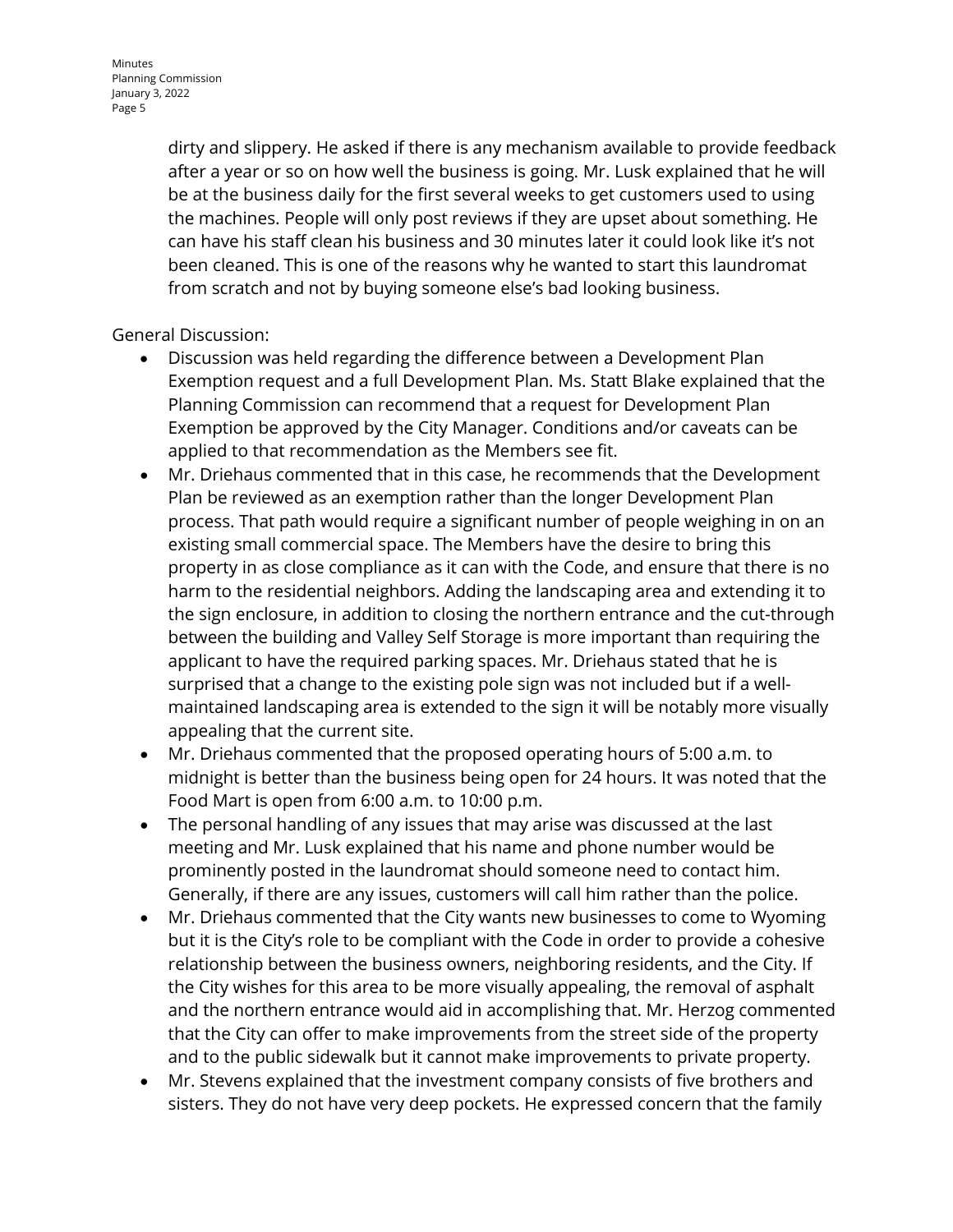just spent two years of income to improve a box and now the Members are asking them to spend another twelve months of income to add landscaping. Mr. Stevens stated that the family is willing to do whatever it can to make everyone happy but at some point the family has to stop spending money on improvements.

- Mr. Boss suggested that site improvements could also be completed in phases. Perhaps the City can first close up the curb cut and add some kind of barricades or bollards to close the north entrance. Then maybe eighteen months from now, after some revenue has been received, the additional landscaping materials can be planted in the landscaping berms. Mr. Stevens stated that he can run the numbers with this scenario, however it is hard to keep asking the owners for more money. Mr. Stevens added that he does not want to add so much landscaping to the front so that people then cannot see the building.
- Mr. Johnson commented that as a Planning Commission members, he recognizes that the Members need to be cognizant of the owner's financial concerns as well as the City's concerns of parking and access. Everyone can look at solutions to cut costs to assist the owners but at the same time, achieving the goals of the City.
- Mr. Boss commented that he believes the Members have resolved most of the outstanding issues and if they can work out the landscaping details in the near future, he is comfortable with that. This can provide the applicant enough leeway to move ahead but continue to work with the City on what it wants them to do to improve the overall site.
- Mr. Pagliaro stated that he has not reached a level of comfort to provide a recommendation to the City Manager to approve the Development Plan Exemption request. He explained that he does not feel he can look at a neighbor and say that the change in use meets the requirements of the Code. He explained that the combination of the traffic concerns and the crime reports from the property is a challenge. He expressed concern that there could be trouble hanging out in the laundry if alcohol from the Wyoming Food Mart is brought over to the laundromat. The crime reports indicate that there has been a regular pattern of concern at the Wyoming Food Mart.
- Mr. Pagliaro also expressed concern with the proposed hours of operation and the laundromat closing at midnight. Mr. Boss stated that if the Members wish to impose certain operating hours for the business it can be articulated in the motion, however if those hours were to change, the applicant would have to return to the Planning Commission to request that change. Ms. Statt Blake added that currently there are no businesses in Wyoming that are open 24 hours and the Zoning Code does not dictate what hours a business can operate.
- Mr. Pagliaro stated that he would feel more comfortable if more people were involved in reviewing the application. Mr. Boss commented that the application has now been before the Planning Commission for two reviews, the Police Chief, Fire Chief, and the City Manager and they have provided comments, concerns, and suggestions for improvements. He expressed concern that there are questions that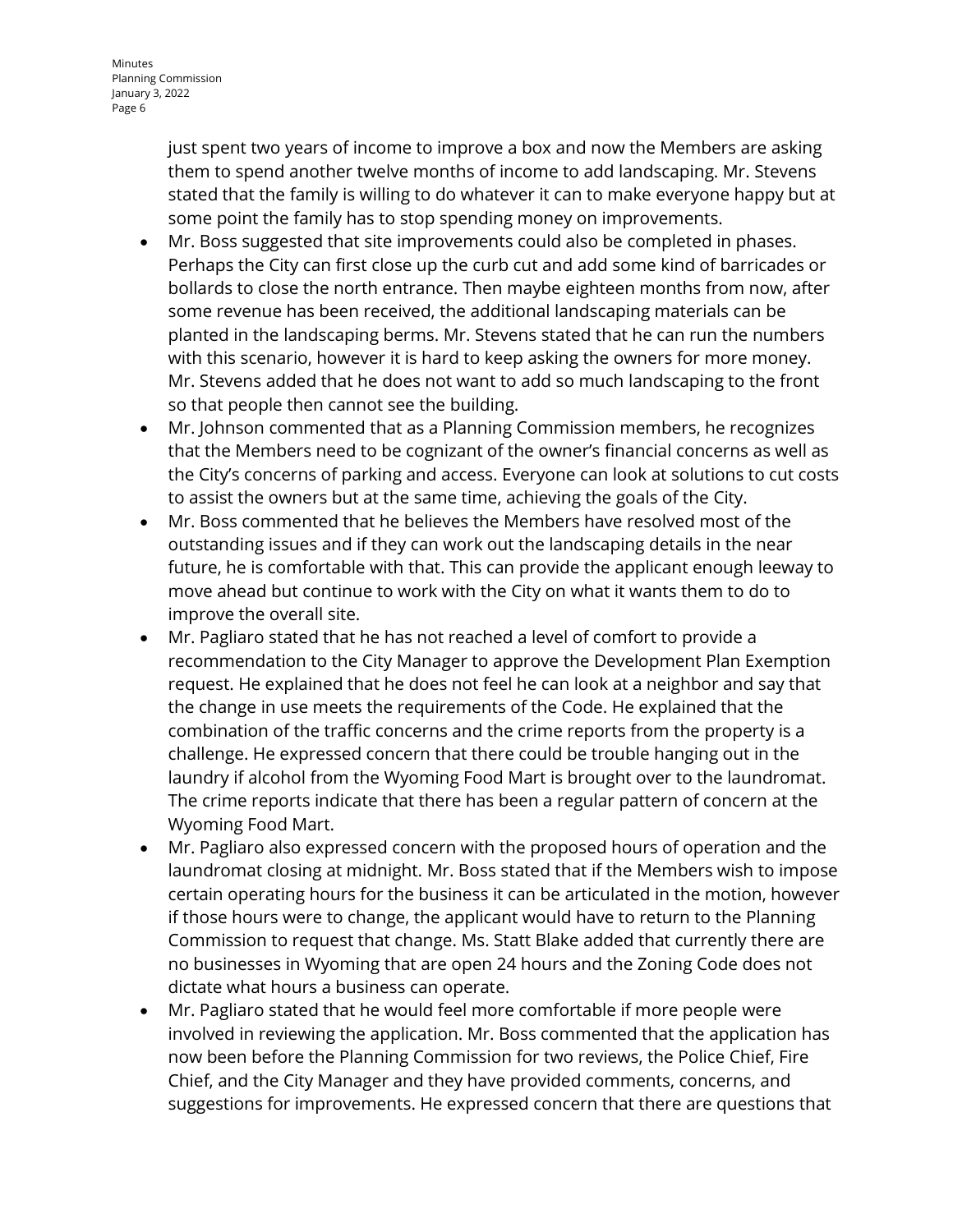remain such as the sign pole, landscaping, and a curb cut that may or may not go away.

- Mr. Boss stated that the minor unsettled details can be worked through between the applicant and the City Manager and if need be, it can come back to the Planning Commission. He believes that the administration will do its level best to find solutions to all of the concerns and the applicant can then make the decision to spend the additional money for the improvements we are asking them to make. They have already made an investment in the building and by default, in the community. How much more do we make them pay?
- Mr. Pagliaro stated that he is having difficulty understanding the advantages to the City by not having the applicant go through the Development Plan process rather than the Exemption. Mr. Boss explained that the Exemption could be rejected and the applicant would be required to resubmit their application as a Development Plan. As an Exemption, the Planning Commission's job is to be as specific as possible to the administration and to the applicant about what is expected in order to approve the request. The Members cannot be half way in its explanations.
- Mr. Johnson stated that if the Planning Commission had to make a recommendation to approve the proposal based on the initial application details he would not recommend it be approved. However, given the discussions and accommodations that have been agreed upon by the applicant, he feels more comfortable recommending the approval. Mr. Johnson stated that he understands Mr. Pagliaro's concerns but he does not share them entirely. He stated that he is in approval of a Development Plan Exemption path as long as the Members' concerns are met. If the landscaping buffer works out and creates the additional parking space, he agrees with recommending an approval.
- Mr. Driehaus commented that hopefully the applicants can sense the level of apprehension expressed by the Members. This is a great opportunity to have an improvement in this area of the City; to eliminate an unsafe cut through area; and to improve the overall flow of traffic at this dangerous intersection. Mr. Driehaus expressed appreciation for being able to work out the landscaping buffer to improve the site flow and to add more parking for both tenants. The coordination of the contractors for the private and public improvements would be very helpful but is certainly not required. He would like to see either the applicant and/or the City work with Duke Energy to determine if the existing power pole with transformer can be relocated or if the utilities can be relocated underground. Mr. Lusk indicated that he has to work with Duke Energy on gas lines anyway and he would be appreciative if the City could be behind him to help rectify the bad placement of this power line pole. The result could benefit the City and both tenants. Lastly, Mr. Driehaus commented that it would be an improvement if the five yellow bollards surrounding the sign were to be removed.
- Ms. Statt Blake commented that she is comfortable with seeing the site improvements agreed upon if Planning Commission is comfortable making a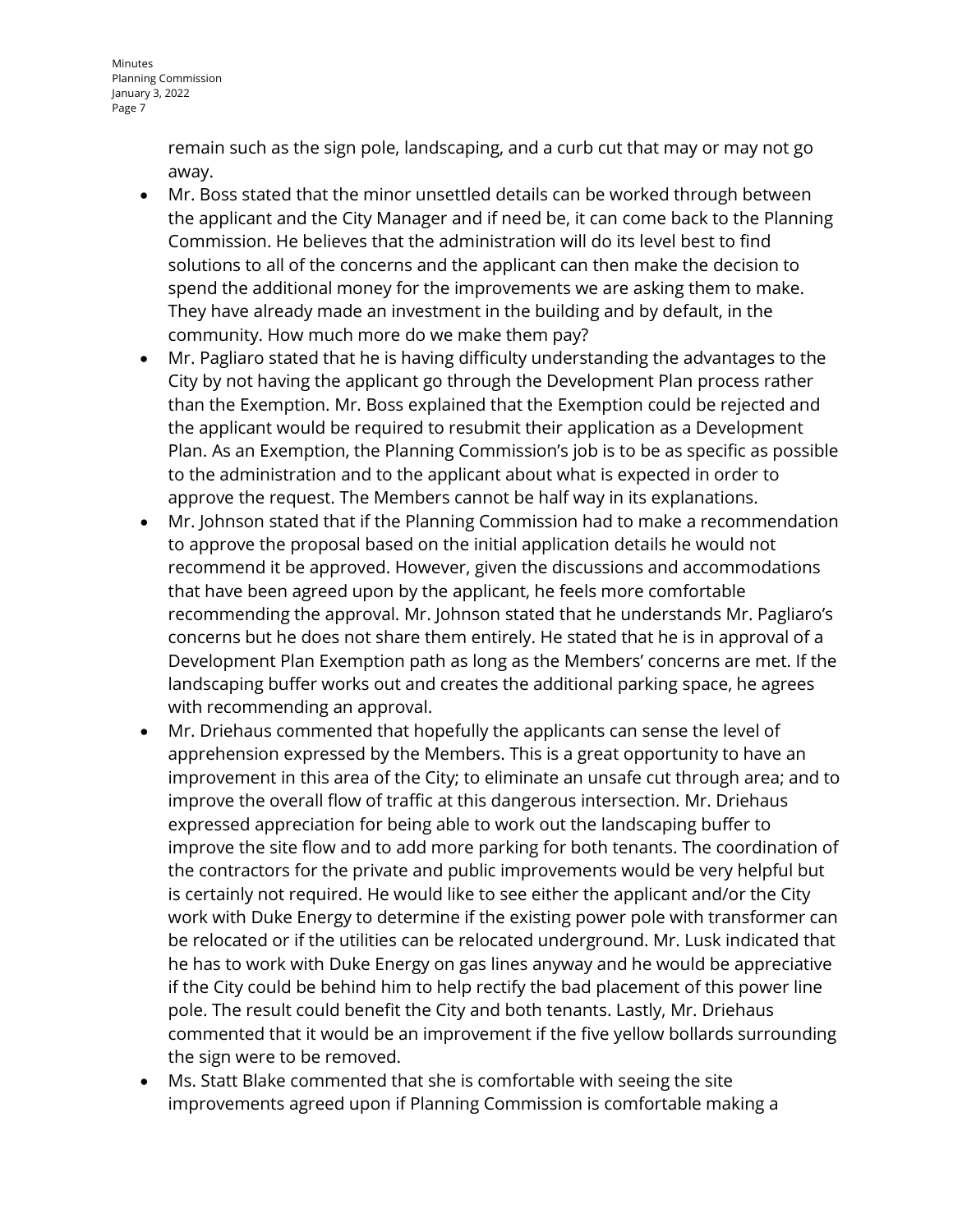recommendation for the applicant to work with the City Manager and herself on the final details.

• Mr. Johnson commented that he would feel comfortable recommending an approval of the Development Plan Exemption on the condition that the landscaping buffer be modified to extend it from the area surrounding the sign to the property line to the north in order to close off the cut-through area. The width of this landscaping buffer should be as wide as possible to accommodate enough parallel parking spaces that the City Manager finds sufficient. Additionally, he would prefer to see that the existing bollards be removed surrounding the sign. If the landscaping buffer areas can be enclosed with something other than a concrete curb/buffer that meets the City Manager's approval would be acceptable as well. Additionally, the operating hours do not need to be modified beyond what has been proposed.

Mr. Johnson moved to recommend the City Manager approve the revised Development Plan Exemption request. Mr. Driehaus seconded the motion. By roll call vote, 3-1, all voted yes and Mr. Pagliaro voted no, the motion carried.

### 2018 MASTER PLAN VISION STATEMENT UPDATE

Members reviewed the proposed changes to the Vision Statement as recommended by Mr. Herzog. He reported that the City's Diversity, Equity, and Inclusion Task Force has recommended updating the Vision Statement located in the City's Master Plan. The original Vision Statement, which can be found on page four of the 2018 Master Plan reads:

The City of Wyoming will preserve its welcoming, safe and diverse residential neighborhoods and its small-town charm while continuously cultivating opportunities to improve the high quality of life experienced by its residents. Wyoming will promote sound economic and financial planning practices to ensure its continued fiscal health and will implement policies that enhance public trust and promote understanding, reduce waste, promote sustainability, preserve the natural environment, and foster pedestrian-scale redevelopment while actively responding to new economic, environmental and social opportunities.

An updated Vision Statement has been proposed by the DEI Task Force, and was subsequently reviewed and slightly modified by the City Manager, as follows:

The City of Wyoming is a welcoming, safe, and diverse community for its residents and its visitors. Its small-town charm offers opportunities to interact with neighbors, strengthen friendships and cultivate new ones. The City of Wyoming actively encourages equal opportunity for all its citizens. Its employees operate within a culture of inclusion. Wyoming implements policies that enhance public trust, pedestrian-scale redevelopment, sustainability, waste reduction, and the preservation and health of the natural environment. The City of Wyoming promotes sound economic and financial planning